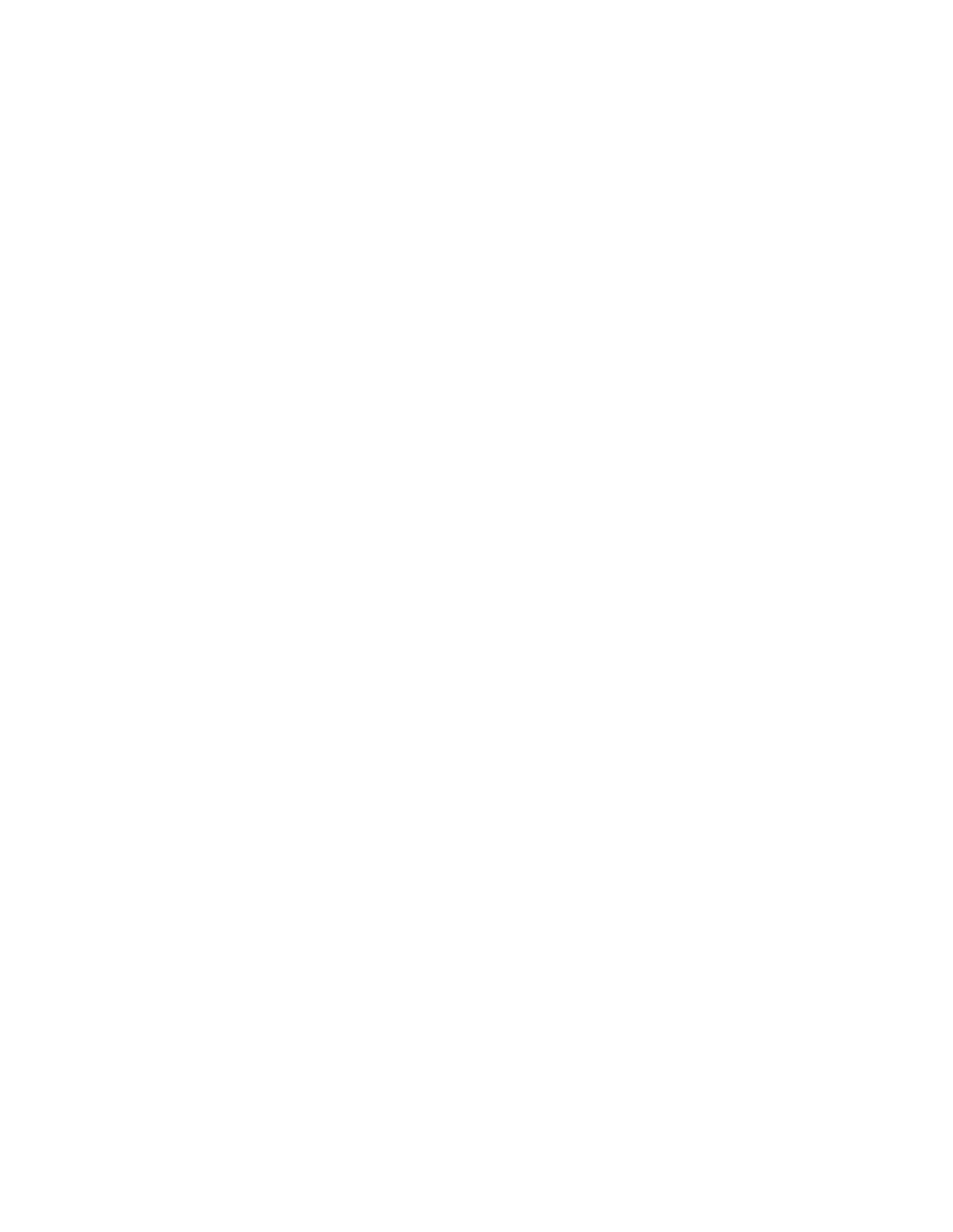## **Table of Contents**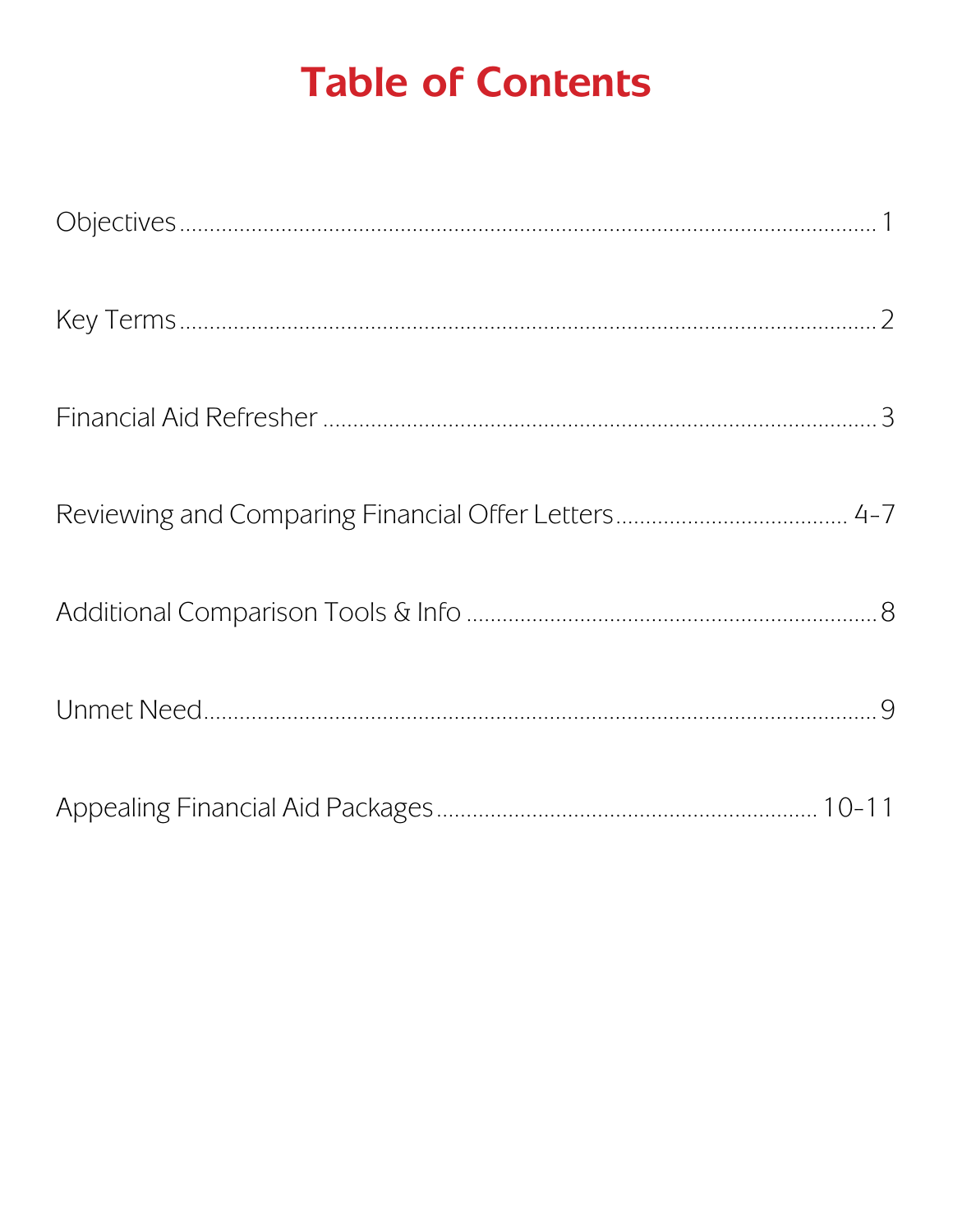## **Objectives**

- Identify and define *key terms* related to financial aid packages.
- Review types and sources of *financial aid*.
- Learn how to *assess and compare financial aid offers* to answer key questions to support an informed decision, including the following:
	- o What is the **total cost**?
	- o How much in **free money** is the student receiving?
	- o How much in **student loans** is the student expected to borrow to cover costs?
	- o How much gap, or **unmet need**, remains after all financial aid is accounted for?
- Recognize key information students need to know when reviewing and comparing financial aid offers to determine *affordability*.
- Identify options and next steps when *unmet need* is too high.
- Know when, how, and under what circumstances to consider a *professional judgment review* or *special circumstances appeal*.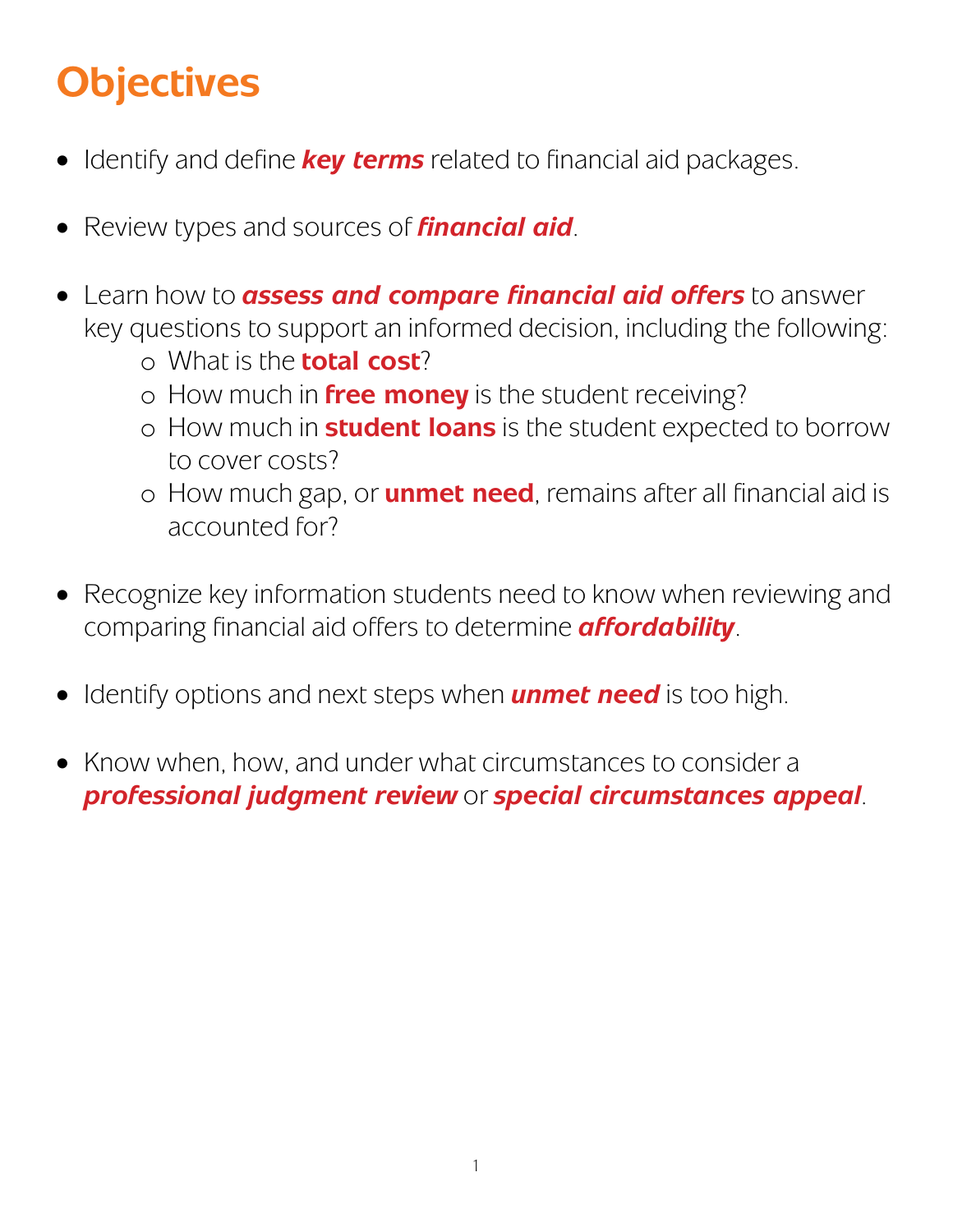## **Key Terms**

| <b>Term</b>                                  | <b>Definition</b>                                                                                                                                                                                                                                                                                                                                                                                                 |
|----------------------------------------------|-------------------------------------------------------------------------------------------------------------------------------------------------------------------------------------------------------------------------------------------------------------------------------------------------------------------------------------------------------------------------------------------------------------------|
| <b>Cost of Attendance (COA)</b>              | Cost of attendance is everything a school<br>expects a student to need to cover for one<br>school year as a student. This includes <b>direct</b><br>and <i>indirect</i> costs.                                                                                                                                                                                                                                    |
| <b>Direct Cost</b>                           | <b>Direct costs</b> are those paid directly to the<br>institution; they typically include tuition and<br>fees, room/housing, and board/meal plans.                                                                                                                                                                                                                                                                |
| <b>Indirect Cost</b>                         | <b>Indirect costs</b> are not paid to the institution,<br>but are costs associated with being a<br>student. This includes transportation,<br>textbooks and supplies, personal expenses,<br>as well as childcare for student parents.                                                                                                                                                                              |
| <b>Expected Family Contribution</b><br>(EFC) | <b>Expected Family Contribution is the</b><br>output from a processed FAFSA. An EFC is<br>"an index number that college financial aid<br>staff use to determine how much aid you<br>would receive if you were to attend their<br>school <sup>1</sup> ." It is not intended to be the amount<br>you must pay for college; however, it is<br>subtracted from the cost of attendance to<br>establish financial need. |
| <b>Financial Aid Package</b>                 | A collection of different types of aid, from<br>multiple sources (federal, state, and<br>institutional). It is intended to help you fill the<br>gap between your ability to pay ( <b>EFC</b> ) and<br>college costs (COA). A financial aid<br><b>package</b> is based on your financial need,<br>which is the difference between COA and<br>EFC.                                                                  |
| <b>Unmet Need</b>                            | Unmet need is typically defined as the<br>difference between cost of attendance and<br>all financial aid offered to the student. Unmet<br>need is the remaining cost to be covered.                                                                                                                                                                                                                               |

<span id="page-4-0"></span><sup>&</sup>lt;sup>1</sup> Definition for EFC pulled from Federal Student Aid's website on February 25, 2021[: https://studentaid.gov/complete-aid](https://studentaid.gov/complete-aid-process/how-calculated#efc)[process/how-calculated#efc.](https://studentaid.gov/complete-aid-process/how-calculated#efc)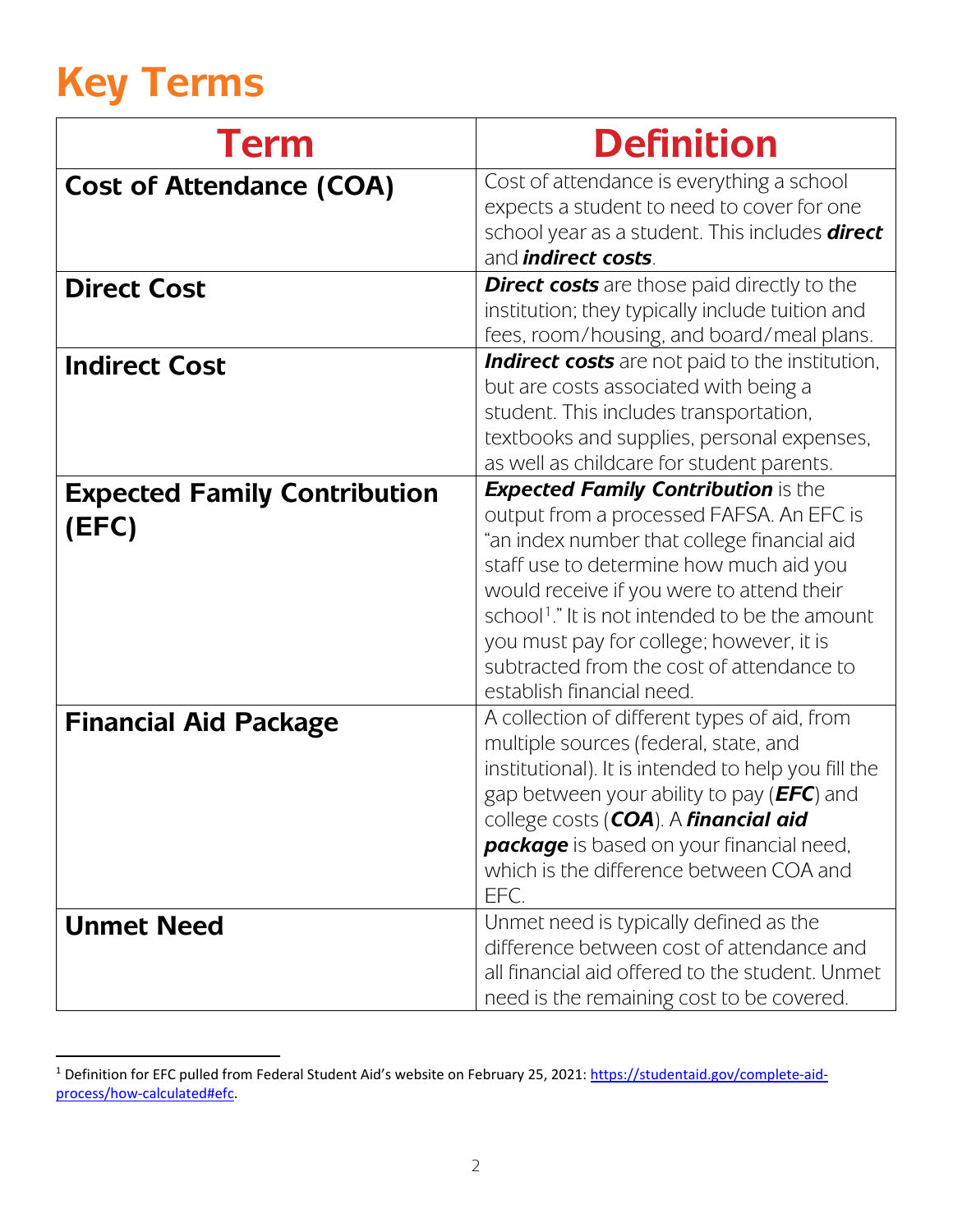## **Financial Aid Review**

## **Types, sources, and features of financial aid.**

|                       | Grants                                                                                                                                                                                                                                           | <b>Scholarships</b>                                                                                                                                                                                                                                                                                                                                                                                                                                                                                                       | <b>Work Study</b>                                                                                                                                                                                                                                                                                 | Loans                                                                                                                                                                                                                                                                                                                                                                                                               |
|-----------------------|--------------------------------------------------------------------------------------------------------------------------------------------------------------------------------------------------------------------------------------------------|---------------------------------------------------------------------------------------------------------------------------------------------------------------------------------------------------------------------------------------------------------------------------------------------------------------------------------------------------------------------------------------------------------------------------------------------------------------------------------------------------------------------------|---------------------------------------------------------------------------------------------------------------------------------------------------------------------------------------------------------------------------------------------------------------------------------------------------|---------------------------------------------------------------------------------------------------------------------------------------------------------------------------------------------------------------------------------------------------------------------------------------------------------------------------------------------------------------------------------------------------------------------|
| Sources               | $\bullet$ Federal<br>o Pell<br>$\circ$ ESEOG<br>$\bullet$ State <sup>2</sup><br>$\bullet$ Institutional <sup>3</sup><br>• Private<br>• Charitable Organizations                                                                                  | • National<br>$\bullet$ Local<br>• Institutional<br>• Organizations<br>• Corporations                                                                                                                                                                                                                                                                                                                                                                                                                                     | $\bullet$ Federal<br>• Institutional                                                                                                                                                                                                                                                              | $\bullet$ Federal<br>o Student<br>• Subsidized Direct Loan<br>• Unsubsidized Direct Loan<br>o Parent Loan for<br>Undergraduate Students<br>(PLUS)<br>• Private Banks<br>• Charitable Organizations                                                                                                                                                                                                                  |
| <b>Considerations</b> | • Need or merit based.<br>• Does not need to be<br>repaid.<br>• Some may be first-come.<br>first-served.<br>• FAFSA required for all<br>federal grants and may be<br>required for some state<br>grants, as well as some<br>institutional grants. | • Need or merit based.<br>• Does not need to be repaid.<br>• NO COST: Never pay to<br>search, or apply, for<br>scholarships.<br>• RENEWABLE: Prioritize<br>scholarships that are<br>renewable; learn the<br>requirements to maintain<br>eligibility.<br>• PORTABLE: Identify whether<br>or not a scholarship can<br>transfer with you from one<br>school to another.<br>• Separate applications, but<br>many require FAFSA. <sup>4</sup><br>• Some scholarships are one-<br>time only awards, which are<br>not renewable. | • Self-help aid<br>• First-come, first-served<br>• Does not need to be<br>repaid.<br>• May be need-based.<br>• FAFSA is required for<br>Federal Work-Study<br>consideration.<br>• Jobs may not be<br>guaranteed.<br>• Individual colleges have<br>policies; check with<br>prospective college(s). | • Self-help aid<br>• Must be repaid.<br>• Most accrue interest.<br>• Some loans may require a<br>consigner.<br>• Some loans may require a credit<br>check to assess credit history.<br>• Very difficult to discharge in<br>bankruptcy.<br>• Federal loans require a completed<br><b>FAFSA</b><br>• Entrance counseling and<br>promissory note required for<br>federal loans; completed at<br>www.studentaid.ed.gov. |

<span id="page-5-0"></span><sup>&</sup>lt;sup>2</sup> Every state has their own financial aid programs, with varying eligibility criteria. Missouri's programs include Access Missouri, Bright Flight, and A+. Illinois's key program is the MAP Grant.

<span id="page-5-1"></span><sup>&</sup>lt;sup>3</sup> Programs vary from one college to another. Some colleges will require more than the FAFSA to award institutional grant aid. The most common additional form is the CSS Profile.

<span id="page-5-2"></span><sup>4</sup> Some scholarship providers, including The Scholarship Foundation of St. Louis, may accept alternate documentation on financial need from students who are unable to file the FAFSA. Please contact The Scholarship Foundation for information on our **alternate needs assessment** and/or for support in inquiring at other scholarship providers about their policies.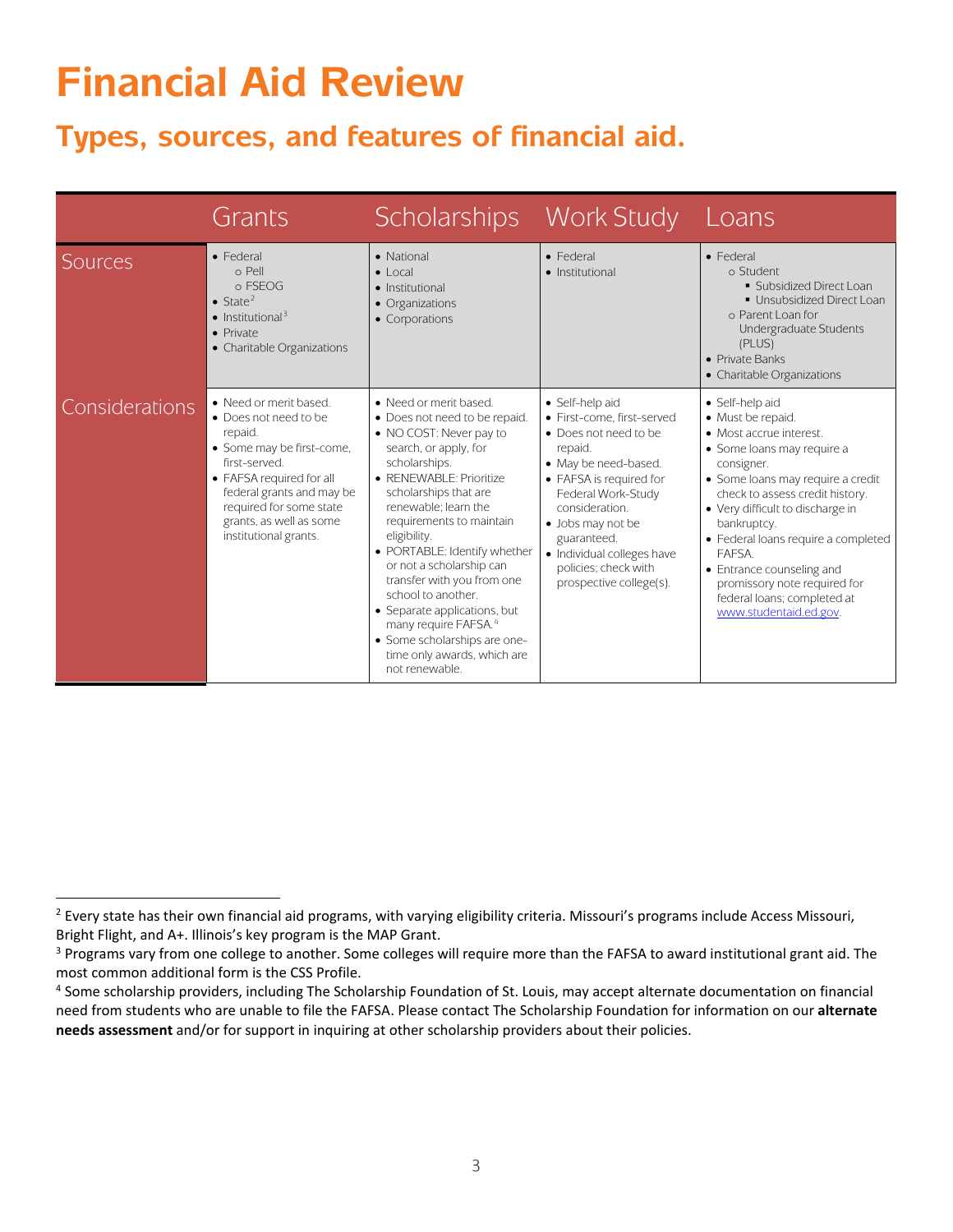## **Reviewing and Comparing Financial Offer Letters**

## **Why is it important to compare financial aid packages?**

| Knowledge                                                                                                                                                                                                                                            | <b>Financial Planning</b>                                                                                                     | "Bargaining" Tool                                                                                                                                                                                                                                               | Surprises!                                                                                                             | <b>Decision-Making</b>                                                                                                                                                                                                                       |
|------------------------------------------------------------------------------------------------------------------------------------------------------------------------------------------------------------------------------------------------------|-------------------------------------------------------------------------------------------------------------------------------|-----------------------------------------------------------------------------------------------------------------------------------------------------------------------------------------------------------------------------------------------------------------|------------------------------------------------------------------------------------------------------------------------|----------------------------------------------------------------------------------------------------------------------------------------------------------------------------------------------------------------------------------------------|
| •Identify the types<br>of aid you are<br>recieving.<br>•Total the award<br>amounts being<br>offered.                                                                                                                                                 | • Reflect on how<br>much debt you<br>are willing to<br>have.<br>$\bullet$ Research the<br>starting and<br>average salaries    | •Compare<br>financial aid<br>packages to<br>establish which is<br>the most<br>affordable<br>option.                                                                                                                                                             | •Consider all the<br>numbers; you<br>may be surprised<br>which school is<br>the most<br>affordable.<br>•Remember, cost | $\bullet$ Consider all the<br>information at<br>your disposal as<br>you make this<br>decision.<br>•Know your rights;<br>ask for help if you                                                                                                  |
| .Understand how<br>much in sudent<br>loans you need to<br>borrow for one<br>year to afford the<br>school.<br>•Project how<br>much in total<br>loans you need to<br>borrow to<br>graduate from<br>this school.<br>$\bullet$ What are the<br>long-term | in your<br>anticipated<br>career field.<br>• How does this<br>debt affect your<br>long-term plans<br>and other life<br>goals? | •Contact other<br>schools to see if<br>more, or<br>different types,<br>of aid is available<br>to you.<br>• Ask for more<br>money, but be<br>prepared to<br>support the<br>request with<br>documentation,<br>especially if you<br>are pursuing a<br>professional | and affordability<br>are not always<br>the same thing.                                                                 | are unsure about<br>anything.<br>Remember, you<br>are not required<br>to borrow loans<br>you do not need<br>or want.<br>•Explore all your<br>options.<br>•Take into<br>consideration all<br>necessary facts<br>and possible<br>consequences. |
| consequences of<br>this debt?                                                                                                                                                                                                                        |                                                                                                                               | judgment<br>review.                                                                                                                                                                                                                                             |                                                                                                                        |                                                                                                                                                                                                                                              |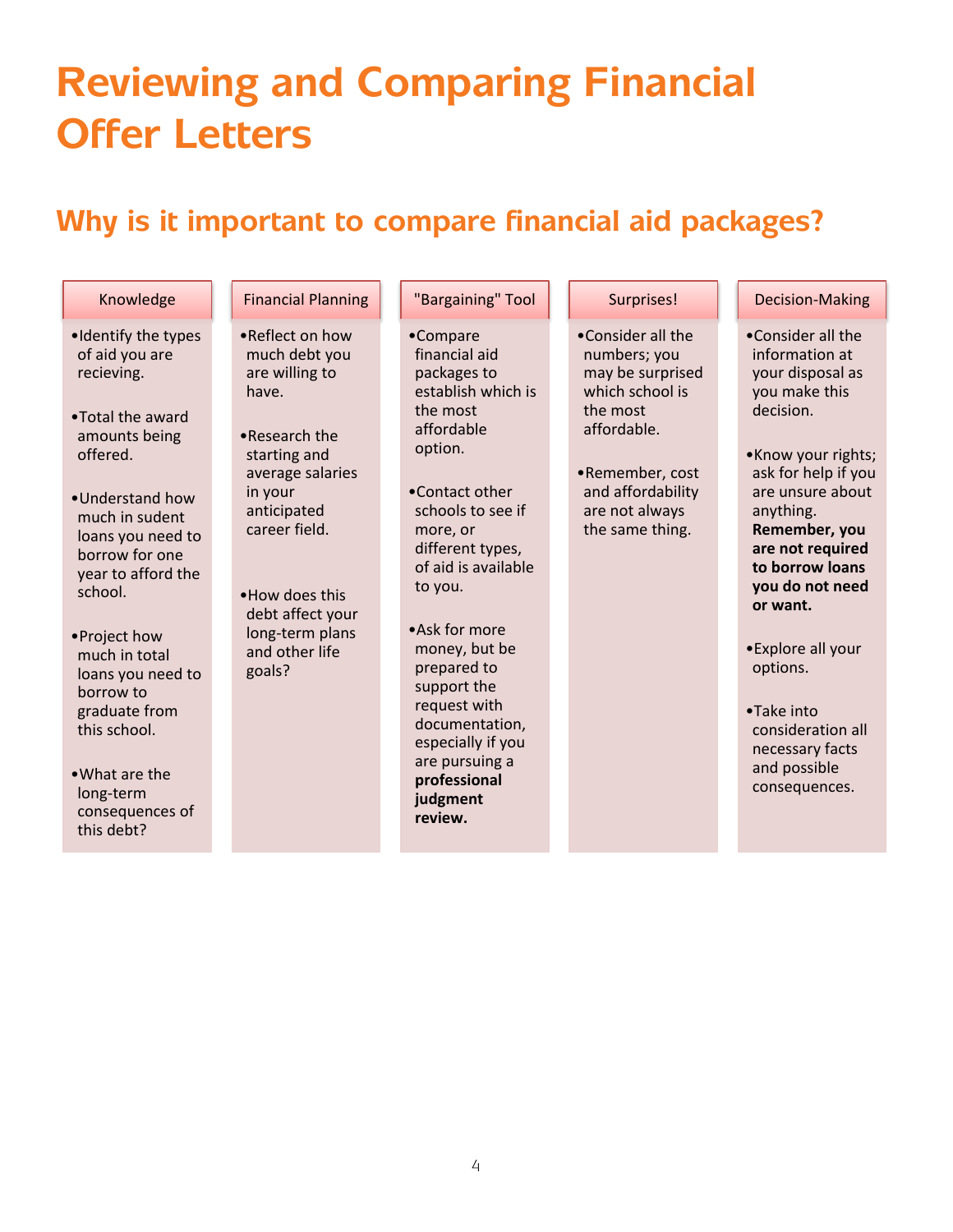## **Reviewing and Comparing Financial Offer Letters (cont.)**

When reviewing and comparing financial aid offers, it is important to look for several things. Many of these items will not be directly included on the financial aid offer; however, it is important to follow-up with the school to get answers so that you have as much information as possible to make an informed decision.

### **Costs:**

- Does the financial aid offer state the school's full **cost of attendance**?
- Does the cost of attendance include both **direct costs** (tuition, fees, room, and board) *and* **indirect costs** (transportation, books and supplies, personal expenses)?

## **Grants and Scholarships:**

- What is the **total amount of free money**, grants and scholarships, being offered?
- Are they **renewable**?
- What are the **renewal requirements**, such as a required grade point average, to maintain eligibility?
- Is the scholarship still available to the student if they **switch majors**?

## **Federal Work Study:**

- Are there instructions or suggestions on how to **secure a work study position**?
- How many **hours a week** would the student need to work to earn that award?
- Does the college have **key dates** by which students must accept a work study award or secure a position to receive work study funds?
- Can the student **participate in future years** if they opt not to their first year?
- **REFLECTION**: Is the potential income from work study enough or will the student need to find another job?

### **Loans:**

- **How much**, and **what types**, in loans have been offered?
- What are the **interest rates, terms, and conditions** of the loan(s) offered?
- Is it clear that the student and/or parent may **accept partial loan amounts** and/or **decline any loans**?
- Is it clear that **parents must pass a credit check**?
- Are there instructions on where, how, and when to complete **entrance counseling** and sign the **promissory note**?
- **REFLECTION**: How much is the student willing to borrow, both per year and in total?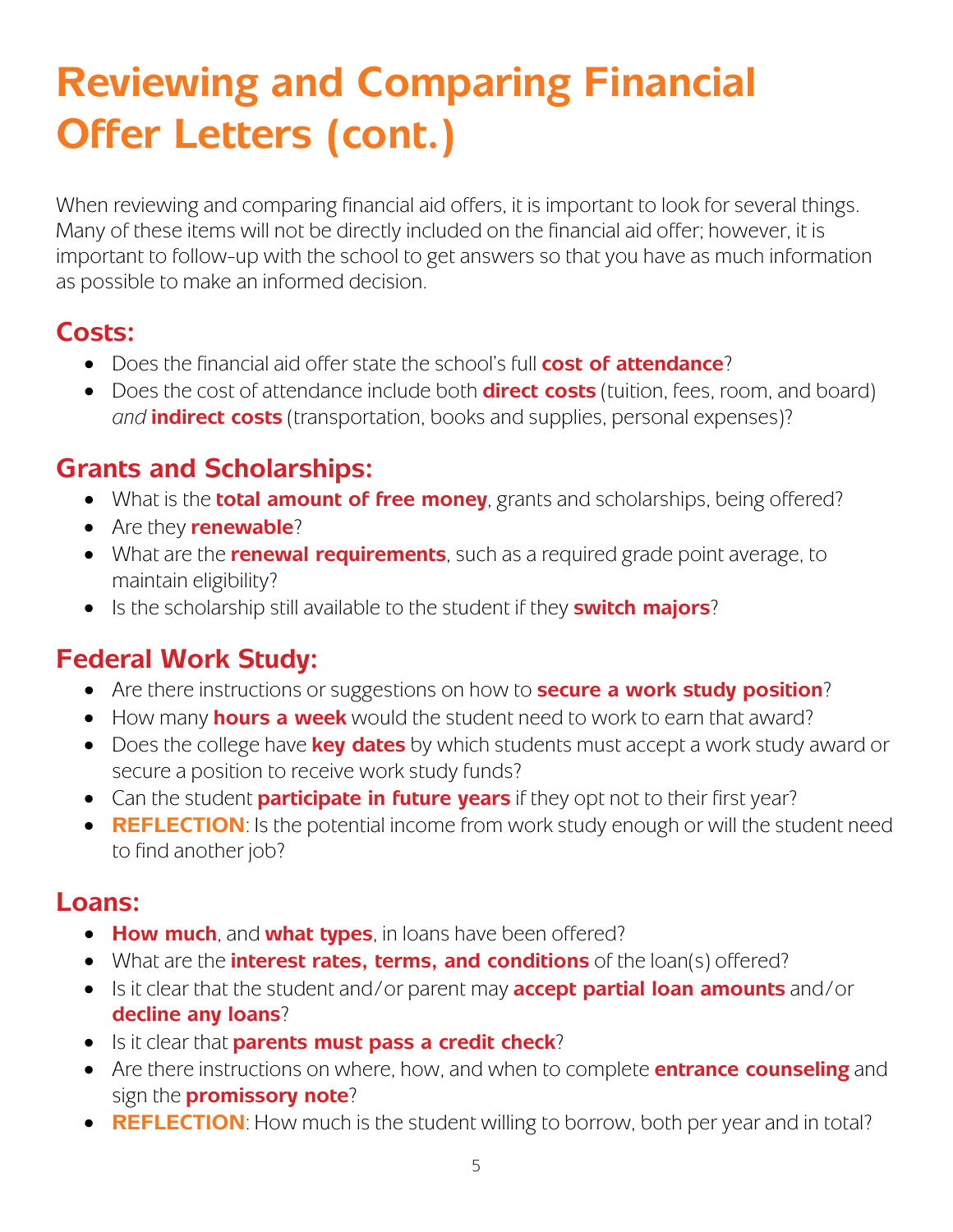## **Reviewing and Comparing Financial Offer Letters (cont.)**

### **Family Considerations:**

- What is the **Expected Family Contribution**[5](#page-8-0)?
- How much, if anything, does the student still owe after all financial aid has been accounted for? **What is the unmet need**?
- What, if anything, is **realistic for the family to contribute**?

## **Appeals and Adjustments:**

- If students wish to request consideration for additional financial aid through either a **professional judgment review** or **special circumstances appeal**, are there instructions on who to speak with and details about the process?
- What is the school's policy for adjusting financial aid offers, known as **aid adjustment or displacement**, if a student receives outside scholarships?

### **Looking Ahead:**

- If the student has questions or concerns, **who do they contact**?
- What does the student **need to do next**?
- Are there **additional forms** needed and any deadlines to submit them?
- Is there a **deadline** to accept financial aid?
- Does the financial aid offer say **"estimate," "preliminary," or similar**? **Check to see if you are in verification and need to submit anything else to receive a final financial aid offer.**
- Does the financial aid package **cover the same expenses** each year?
- Do **grants and scholarships increase** as tuition and fees increase?
- **REFLECTION:** How much might it cost to graduate from this college?

## **Covering Unmet Need:**

- Does the school provide **suggestions or resources** to help a student secure additional financial aid?
- Does the school offer a **payment plan**?

<span id="page-8-0"></span><sup>&</sup>lt;sup>5</sup> If your Expected Family Contribution, or EFC, is not on the financial aid letter, please return t[o https://studentaid.gov/h/apply-for](https://studentaid.gov/h/apply-for-aid/fafsa)[aid/fafsa](https://studentaid.gov/h/apply-for-aid/fafsa) and view the Student Aid Report to determine the EFC.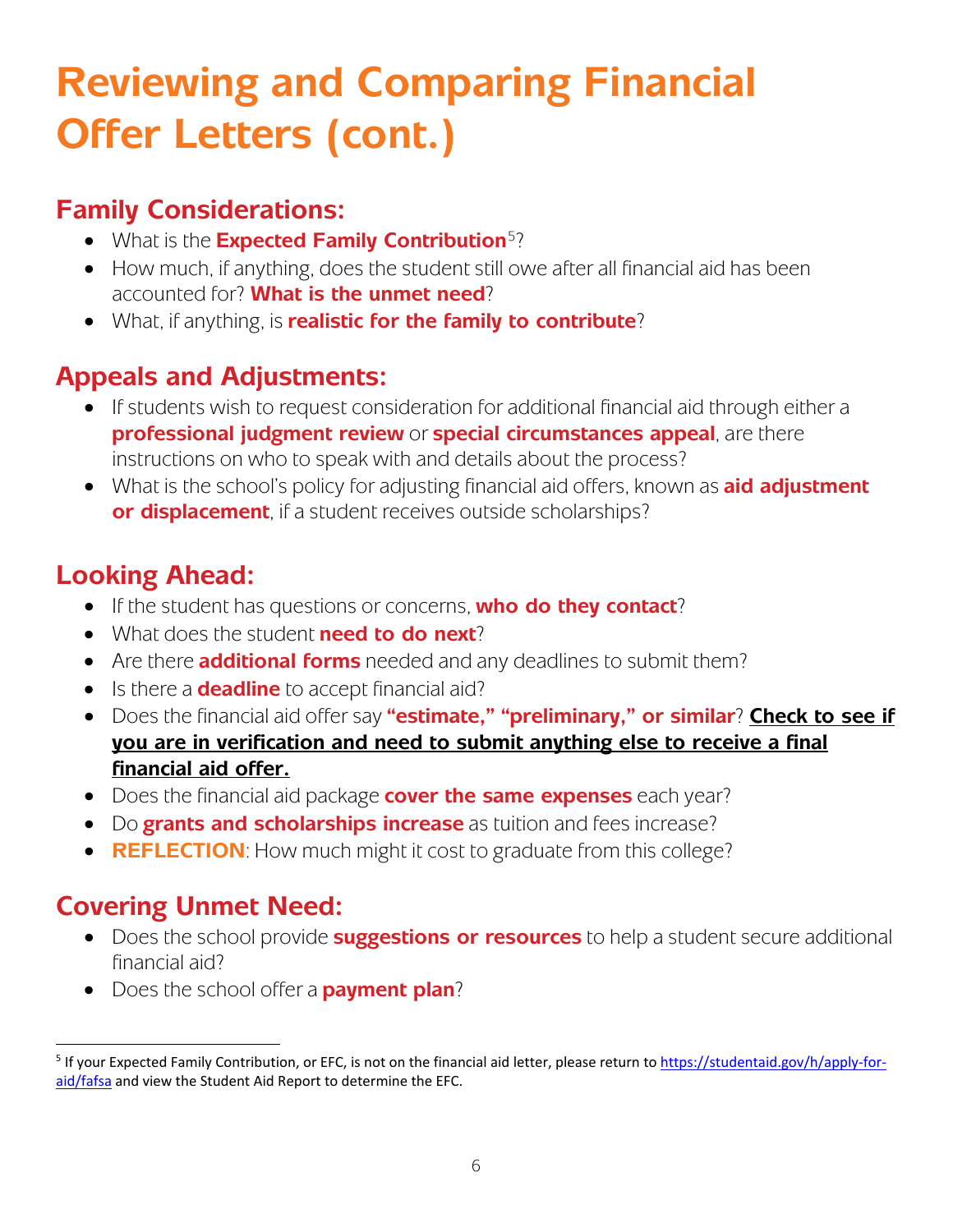## **Reviewing and Comparing Financial Offer Letters (cont.)**

## **Example**

|                                                                                                        | <b>Syracuse</b> | Minnesota | <b>Purdue</b> |
|--------------------------------------------------------------------------------------------------------|-----------------|-----------|---------------|
| <b>COST OF ATTENDANCE:</b>                                                                             |                 |           |               |
| Found on offer letter or listed on school website                                                      |                 |           |               |
| Tuition & Fees (9 months)                                                                              | 34970           | 16240     | 27672         |
| Room & Board                                                                                           | 12850           | 7576      | 9120          |
| Books & Supplies                                                                                       | 1308            | 1000      | 1270          |
| <b>Personal Expenses</b>                                                                               | 900             | 2000      | 25            |
| <b>Transportation Expenses</b>                                                                         | 600             | 194       | 300           |
| <b>Miscellaneous Expenses</b>                                                                          | 1332            |           | 2180          |
| 1<br><b>TOTAL COST</b>                                                                                 | \$51,960        | \$27,010  | \$40,567      |
| <b>EXPECTED FAMILY CONTRIBUTION</b><br>$\mathbf{2}$<br>Student Aid Report (SAR)                        | \$0             | \$0       | \$0           |
| <b>FINANCIAL AID:</b><br>Amount indicated on offer letter                                              |                 |           |               |
| <b>Federal Pell Grant</b>                                                                              | 5550            | 5550      | 5550          |
| <b>Federal SEOG Grant</b>                                                                              | 1000            | 500       | 400           |
| State Grants and Scholarships (Bright Flight, MAP, Access)                                             |                 |           |               |
| College Grants and Scholarships (aid offered through the school)                                       | 27100           | 4000      | 4850          |
| <b>Other Grants and Scholarships</b>                                                                   | 750             | 750       | 500           |
| <b>Work Study</b>                                                                                      | 3200            | 2700      | 2500          |
|                                                                                                        |                 |           |               |
| TOTAL GRANT, SCHOLARSHIP, AND WORK STUDY AID<br>3                                                      | \$37,600        | \$13,500  | \$13,800      |
| <b>UNMET NEED:</b><br>4<br>Difference between cost, EFC, and gift aid (including work study)           | \$14,360        | \$13,510  | \$26,767      |
| <b>LOANS:</b><br>Federal and private loans, usually listed on offer letter                             |                 |           |               |
| Federal Stafford Loan - Subsidized (interest rate changes annually)                                    | 3500            | 3500      | 3500          |
| <b>Federal Perkins Loan</b>                                                                            | 2000            |           | 2000          |
| Federal Stafford Loan - Unsubsidized (interest rate changes annually)                                  | 2000            | 2000      | 2000          |
| <b>Federal PLUS Loan</b><br>(NOTE: Credit based; parent must qualify.)                                 | <b>CAUTION</b>  | 8010      | 19267         |
| <b>Alternative Loans -</b><br>interest rate variable; depends on credit rating                         |                 |           |               |
| <b>TOTAL LOANS</b><br>5                                                                                | \$7,500         | \$13,510  | \$26,767      |
| UNMET NEED: GAP BETWEEN COST AND ALL AID<br>Cost of attendance (line 1) minus [lines (2), (3) and (5)] | \$6,860         | \$0       | \$0           |
| YOUR ANNUAL OUT-OF-POCKET COST:<br>Expected Family Contribution (line 2) + Total Loans (line 5) + Gap  | \$14,360        | \$13,510  | \$26,767      |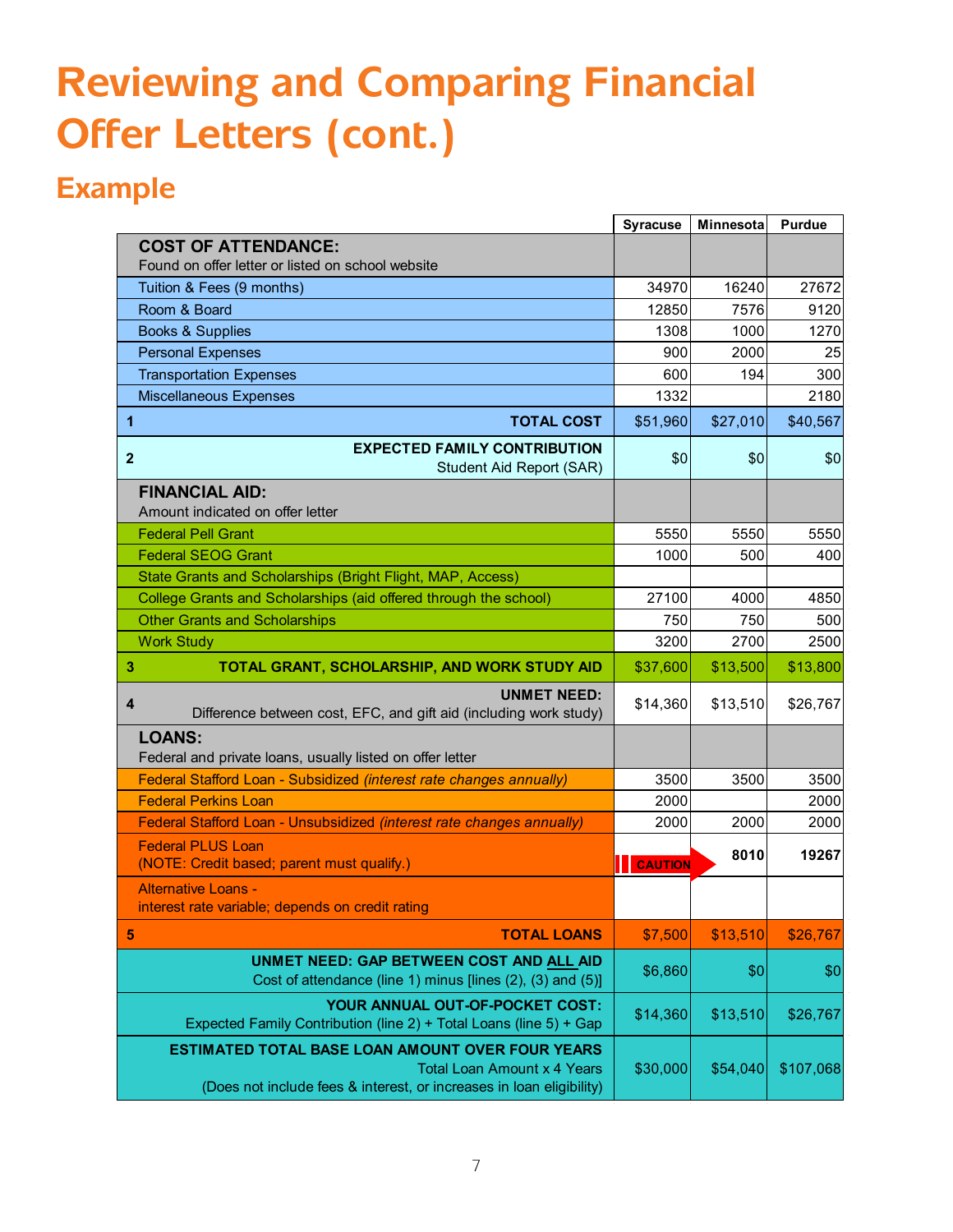## **Additional Comparison Tools & Info**

#### **Scholarship Foundation Financial Aid Comparison Calculator:**

#### <http://bit.ly/OfferLetterComparison>

The goal of The Scholarship Foundations financial aid comparison tool is to help students and families make an informed decision about college enrollment and help them identify any unmet need and understand how much in student loan debt may be borrowed based on their financial aid offer.

#### **College Navigator:**

#### <http://nces.ed.gov/collegenavigator>

College Navigator is a federal website by the National Center for Education Statistics. Find great information on net price, graduation and retention rates, and information about student loan debt.

#### **Department of Higher Education and Workforce Development College Cost Comparison:**

#### <https://journeytocollege.mo.gov/wp-content/uploads/sites/10/2017/06/Resource2.pdf>

DHEWD offers a college cost comparison worksheet, which allows students and families to compare costs as they are assessing offers and finalizing their plan.

#### **Student Loan Repayment Calculator:**

#### <http://mappingyourfuture.org/paying/standardcalculator.cfm>

Estimate your federal student loan payments under a standard repayment plan (equal payments) with this calculator.

#### **College Scorecard:**

#### <https://collegescorecard.ed.gov/>

Obtain valuable information about colleges' costs, average student loan debt for students graduating from a specific college, and graduation rates.

#### **Financial Aid Comparison Shopper:**

<https://www.consumerfinance.gov/paying-for-college/compare-financial-aid-and-college-cost/>

This online, interactive tool allows users to select from a database of 7,500 institutions and input elements of a financial aid offer in order to compare college costs and financial aid offers.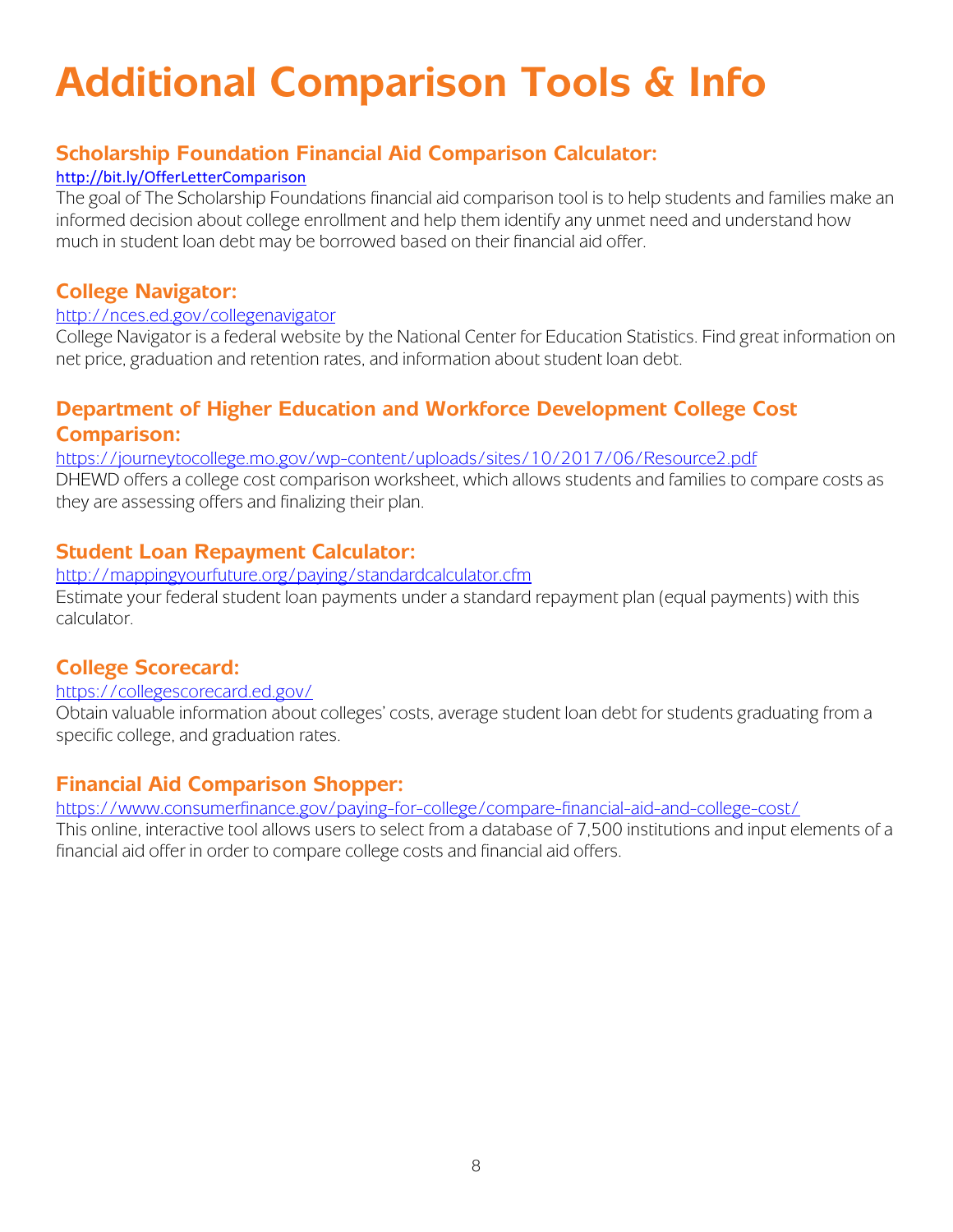## **Unmet Need**

### **What happens if I cannot afford the true costs of my school?**

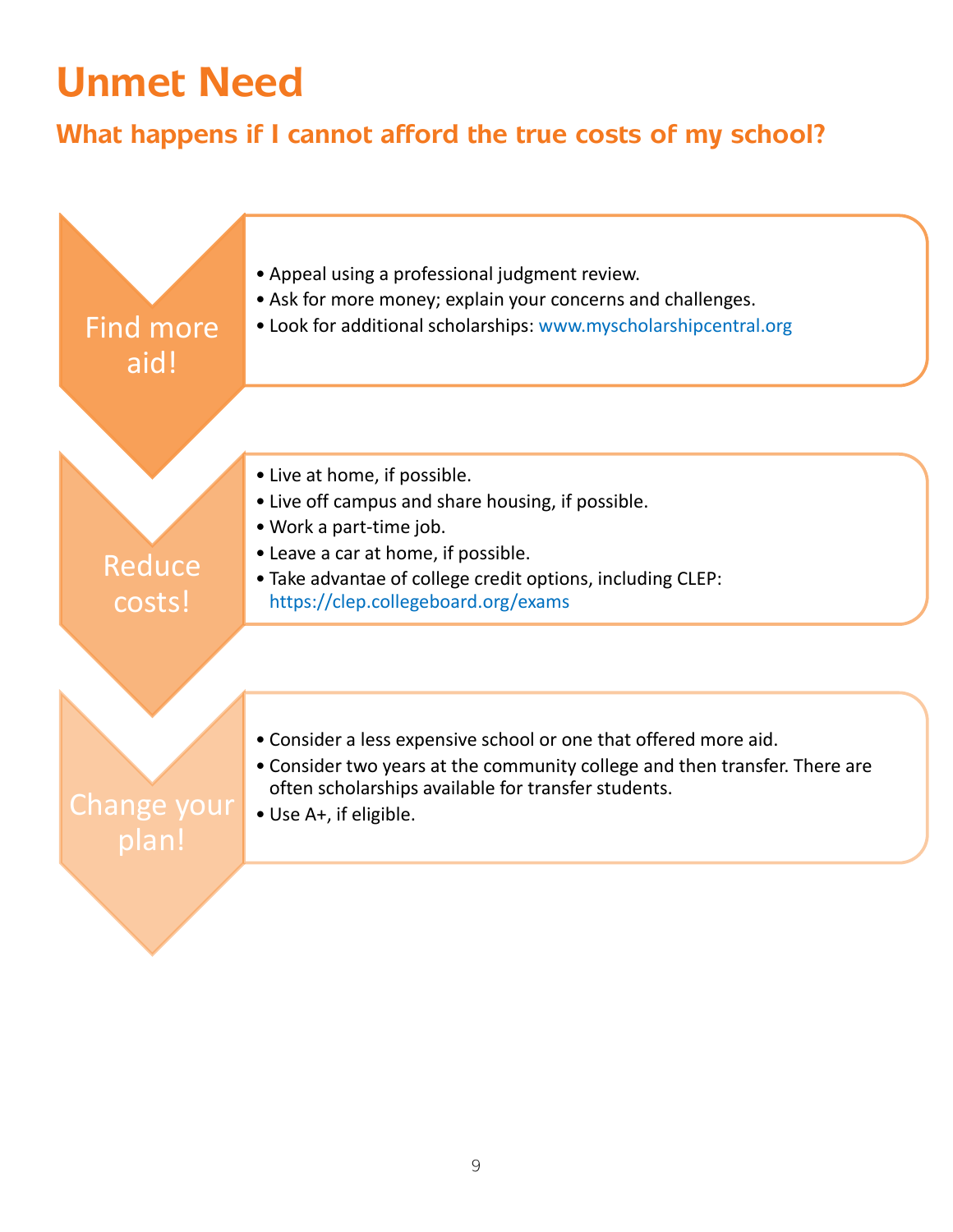## **Appealing Financial Aid Packages Special Circumstances Appeal**

*Please Note: These are general guidelines for appealing; each school has their own professional judgment, policies, and regulations. Please be advised that schools can reject or deny requests for additional funds. Be prepared to provide documentation!* 

#### **What can be appealed?**

There are two types of Special Circumstances Appeals:

- Income related appeals that may impact the Expected Family Contribution (EFC) calculation.
- Expenses related appeals that may impact the Cost of Attendance (COA) calculation.

### **Income Related Appeals for Parent(s)**

If your financial situation has changed since you filed the FAFSA, you may be eligible to submit a special circumstance form to account for this. **Note**: *Due to the economic devastation stemming from the COVID-19 pandemic, financial aid offices expect a possible increase in appeals for the 2022-23 school year. We recommend submitting an appeal early.* The following categories are addressed for parents:

- Unemployment
- Partial loss of income that was not reported on the FAFSA.
- A parent who became married, divorced, separated, or widowed since filing the FAFSA.
- Parent's enrollment in a full-time degree program

#### **Income Related Appeals for Students**

If your financial situation has changed since you filed the FAFSA, you may be eligible to submit a special circumstance form to account for this. This may allow the school to adjust your income information, which may result in a lowering of the EFC. The following categories are addressed for all students:

- A significant decrease in income.
- A student who became married, divorced, separated, or widowed since filing the FAFSA.

### **Expenses Related Appeals for Students**

Students who can document expenses more than the estimated Cost of Attendance assigned to them may be eligible to submit a special circumstance form to have the additional expenses reflected in their Cost of Attendance (budget). In some cases, increasing the COA will allow students to qualify for additional aid if they have not already exhausted their yearly maximum. Some of the following educational expenses may be allowed in your special circumstance appeal:

- Medical supplies and/or Medical costs
- Costs for dependent care
- Excessive transportation costs
- Other educational expenses

### **Who Can Appeal?**

#### **Parents of dependent undergraduate students**:

- The FAFSA must have been received by the financial aid office.
- Only the parent(s) whose income information is included on the FAFSA may submit a special circumstance form.
- Families with an EFC of \$0 need not appeal since \$0 is the lowest possible EFC.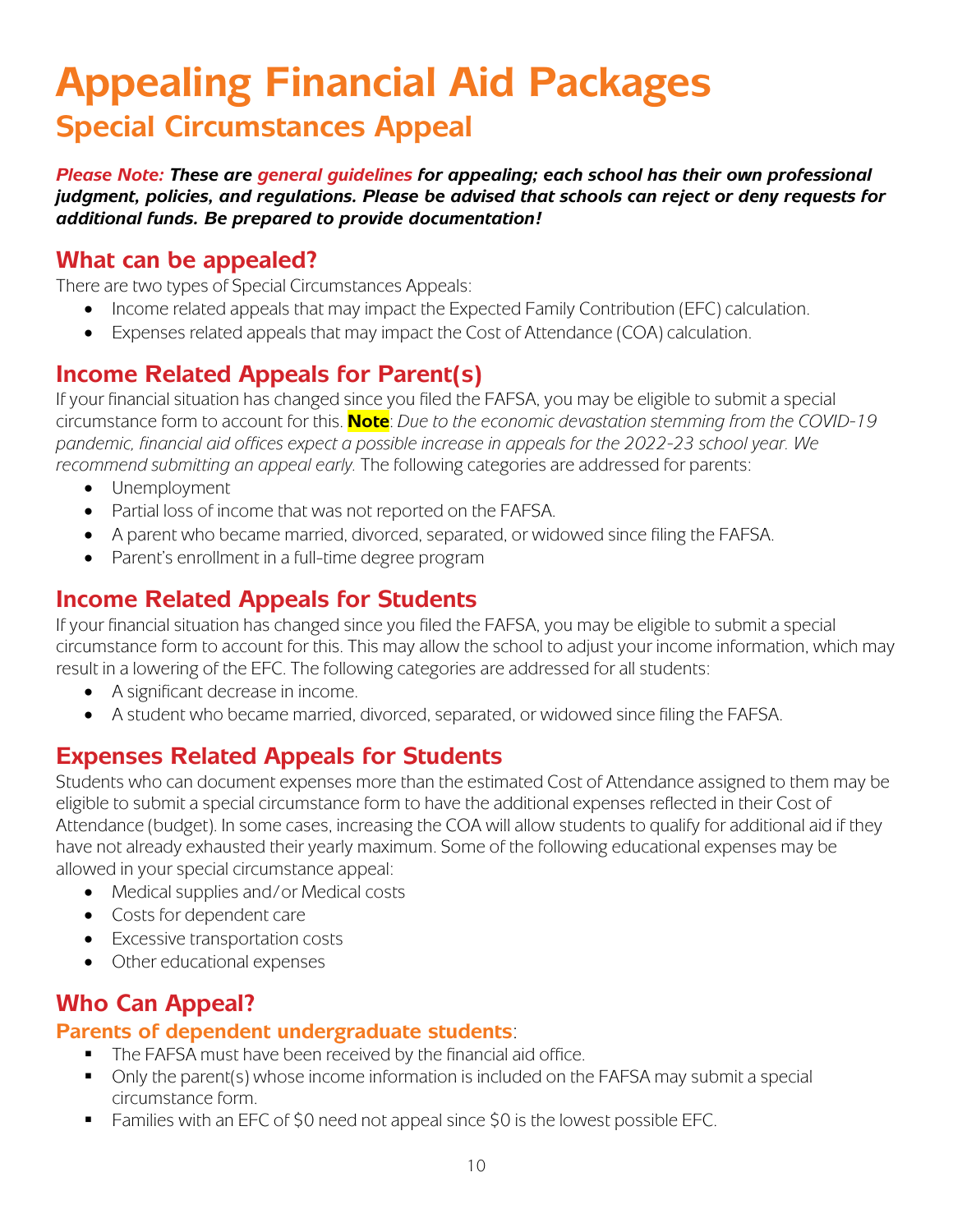#### **Students**:

- The FASFA must have been received by the financial aid office.
- Students with an EFC of \$0 need not submit income related appeals since \$0 is the lowest possible EFC.
- **Please note**: Increasing the Cost of Attendance (COA) may not necessarily increase your eligibility for financial aid. For example, if your COA is \$20,134 and your total aid (including loans) is currently \$16,000 it may not be beneficial for you to submit an expense related appeal since you already have a 'gap' of \$4,134. Increasing your COA by \$2000, for example, based on an expense related appeal would merely increase the 'gap' to \$6,134.

### **What is the Possible Outcome of My Appeal?**

There is not a straight-forward answer to this. One thing to keep in mind is that most financial aid eligibility is based on the Expected Family Contribution (EFC) that is derived from the FAFSA; not the severity of the special circumstances.

The best-case scenario is that your appeal leads to additional funding to cover your cost of attendance. Keep in mind that not all aid is good. For example, you want to be very careful about the type and amount of loans you are borrowing. Remember that too much debt can be almost as detrimental as having no degree at all. Be a savvy consumer and borrow only what is necessary.

### **How Do I Appeal?**

Eligible students and/or parents who have experienced any of the conditions described above may complete a special circumstance form to have their situation reviewed. Be sure to read the entire form carefully. It is very important to submit all required documentation along with your completed form.

### **What if my conditions are not reflected on the special circumstance form?**

Occasionally, the financial aid office will consider conditions not addressed on their special circumstance form. These issues may be addressed by writing a general letter of appeal. General appeals are usually reviewed on a case-by-case basis. Be sure to include supporting documentation with your letter.

Examples of conditions that may be considered include:

- Early withdrawal of 401K, IRA, or other retirement fund to pay for unexpected and uncontrollable conditions (i.e., damage from a natural disaster)
- **Loss of home, vehicles, etc. due to natural disaster**
- **Excessive medical expenses**

Examples of conditions **not likely** to be considered for appeal:

- **Private school tuition**
- **Consumer debt (credit cards, car loans, etc.)**

Please contact your school's financial aid office to discuss your circumstances before submitting an appeal. These are general guidelines and schools may have their own procedures.